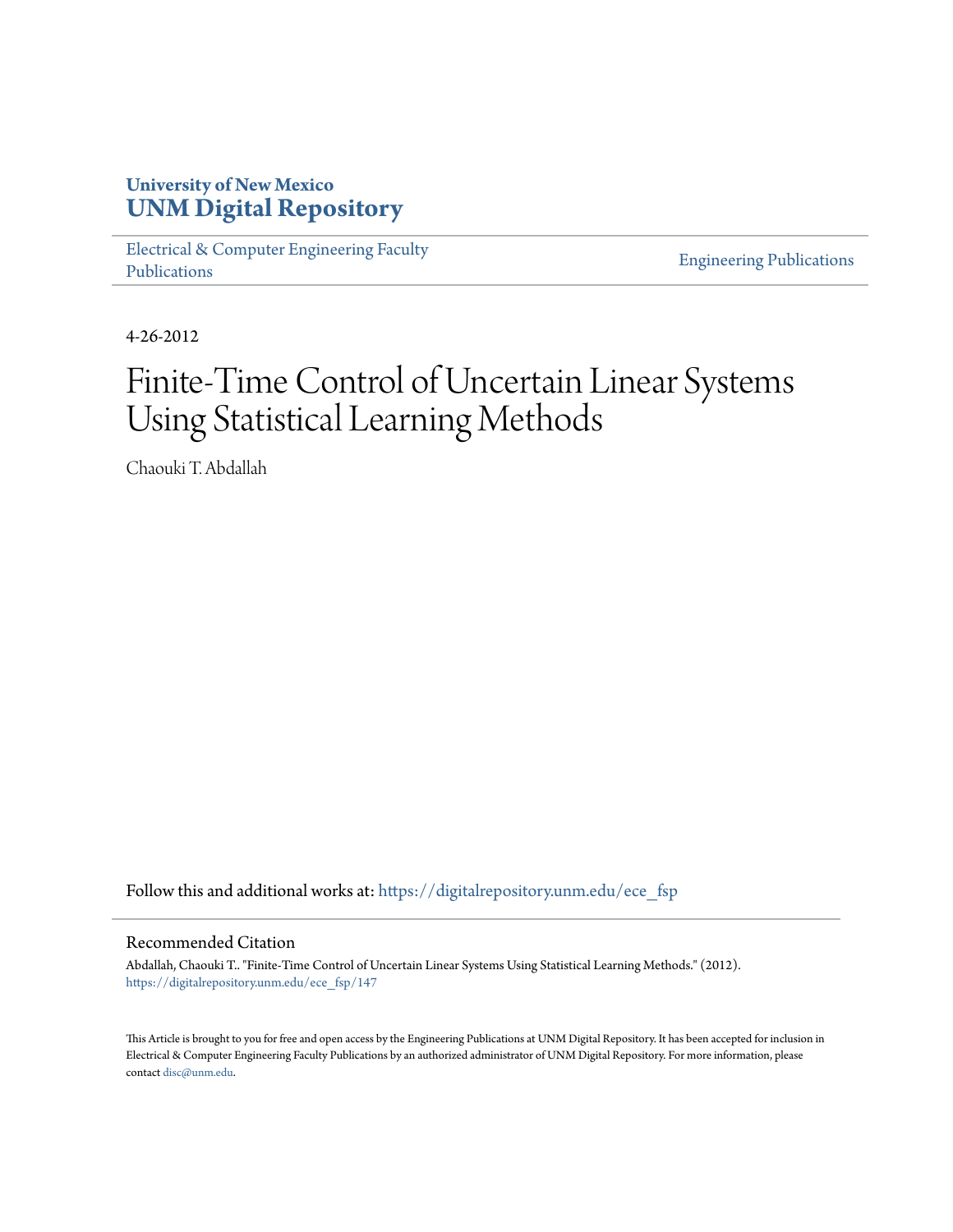## Finite-Time Control of Uncertain Linear Systems Using Statistical Learning Methods

C.T. Abdallah<sup>∗</sup>, F. Amato<sup>†</sup>, M. Ariola<sup>†</sup>, P. Dorato<sup>‡</sup>, V. Koltchinskii<sup>§</sup>

#### Abstract

In this paper we show how some difficult linear algebra problems can be "approximately" solved using statistical learning methods. We illustrate our results by considering the state and output feedback, finite-time robust stabilization problems for linear systems subject to time-varying norm-bounded uncertainties and to unknown disturbances. In the state feedback case, we have obtained in an earlier paper, a sufficient condition for finite-time stabilization in the presence of time-varying disturbances; such condition requires the solution of a Linear Matrix Inequality (LMI) feasibility problem, which is by now a standard application of linear algebraic methods. In the output feedback case, however, we end up with a Bilinear Matrix Inequality (BMI) problem which we attack by resorting to a statistical approach.

Keywords: Finite-Time Stability, LMIs, Disturbance Rejection, Statistical Learning Control.

## 1 Introduction

The interplay between linear algebra and linear control theory has been long and fruitful [4]. Until very recently, it was actually felt that most linear control problems can be solved using linear algebraic concepts, an opinion further reinforced with the introduction of linear matrix inequality (LMI) methods into control engineering [12]. However, it is now known that some apparently basic linear control questions do not admit simple solutions or any at all [5, 6, 13]. Such are the examples of fixed-order controller design, multiobjective robust control designs, and others. While such problems remain in a linear algebraic framework, more advanced and specialized techniques are needed in order to "partially" solve them (see for example [14, 15]); all of these methodologies however have resulted in specialized results which are not practically useful.

This paper advances a different notion of solving these linear control problems. As proposed by Vidyasagar [21], Koltchinskii et al. [13], and various other authors [3, 7, 16], solving some fixed-order control design

<sup>∗</sup>Corresponding Author: C.T. Abdallah is with the Department of Electrical & Computer Engineering, University of Tennessee, Knoxville, TN 37996-2100, USA. E-mail: chaouki@utk.edu. Tel.: (865)974-0927. Fax: (865)974-5483

<sup>&</sup>lt;sup>†</sup>F. Amato and M. Ariola are with the Dipartimento di Informatica e Sistemistica, Università degli Studi di Napoli Federico II, Napoli, Italy. E-mail: {framato,ariola}@unina.it

<sup>‡</sup>P. Dorato is with the Department of EECE, University of New Mexico, Albuquerque, NM 87131, USA. E-mail: peter@eece.unm.edu

<sup>§</sup>V. Koltchinskii is with the Department of Mathematics and Statistics, University of New Mexico, Albuquerque, NM 87131, USA. E-mail: vlad@math.unm.edu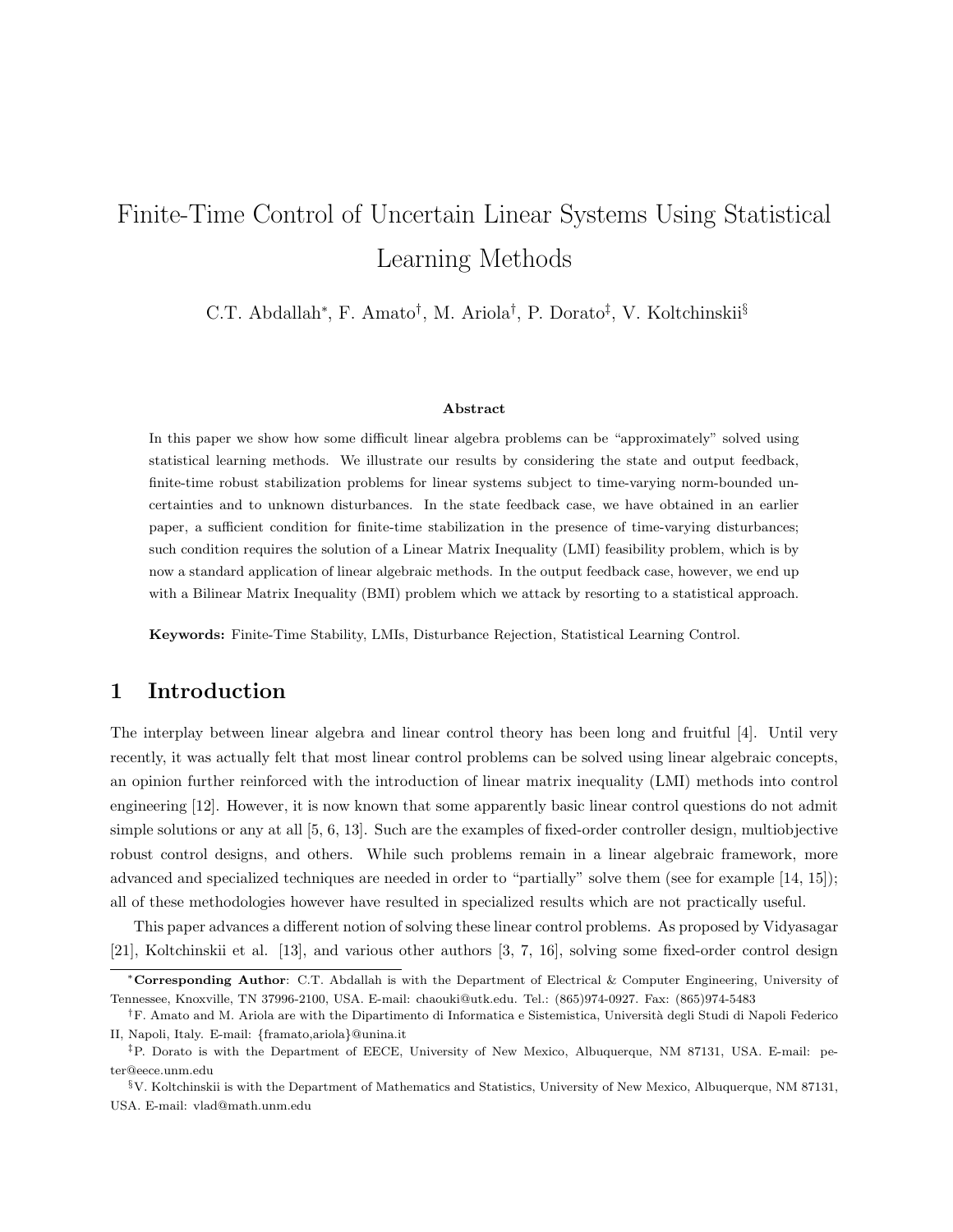problems for linear systems may greatly benefits from the usage of stochastic algorithms. The notion of a solution however is somehow modified from the traditional control theoretic question of presenting necessary and sufficient conditions, and an algorithm which is guaranteed to converge to the exact solution. Instead, an approximate solution is sought and all guarantees are probabilistic. This paper proceeds to apply these techniques to the problem of finite-time stabilization for uncertain linear systems; in the case of a state feedback controller, the problem is converted to an LMI problem whose solution is easily obtained, while the case of output feedback turns out to be equivalent to a bilinear matrix inequality (BMI) problem whose solution is obtained using statistical learning methods.

In order to give a general framework to our discussion, we should note that many of the engineering design problems we face are instances of decision theory [11]. Results from decision theory thus play an important role in various engineering problems, including control analysis and design. Such decision problems depend on a set of decision variables reflecting engineering choices (such as the choice of controller gains), and a set of constraints reflecting engineering specifications (such as the desired closed-loop behavior). These decision problems can be translated to optimization problems of the form:

$$
\min_{Y \in \mathcal{Y}} f_0(Y) \text{ subject to } f_i(Y) \le 0, \ i = 1, \cdots, m
$$
\n<sup>(1)</sup>

where  $f_0, \dots, f_m$  are given scalar-valued functions of the decision vector  $Y \in \mathcal{Y}$  and the set  $\mathcal{Y}$  may be infinite-dimensional. In the specific case of control problems,  $y$  may denote the vector of controller gains and our setup can accommodate a multi-objective control design problem. In a more advanced setting, we may have uncertain parameters in the open-loop system leading to the robust version of the decision problem

$$
\min_{Y \in \mathcal{Y}} \max_{X \in \mathcal{X}} f_0(X, Y) \text{ subject to } f_i(X, Y) \le 0, \ i = 1, \cdots, m
$$
\n
$$
(2)
$$

Unfortunately, these optimization problems are in general very difficult to solve. There are a few cases (exemplified by the LMI framework in control) where the optimization problem is completely solvable as illustrated in this paper. The large majority of the optimization problems however (and by reduction, decision problems) remain hard to solve unless we resort to statistical learning methods and stochastic algorithms as will also be illustrated later in this paper.

This paper is organized as follows: Section 2 presents some linear algebra and control problems which may be solved using LMIs and some which may not. The section also contains an overview of the idea of empirical risk minimization. Section 3 presents the finite-time control problem in its various versions and solutions. Section 4 concentrates on the output feedback case of the finite-time problem which can not be solved using LMIs and instead has to be attacked using statistical methods. Our conclusions are presented in Section 5.

### 2 Some Linear Algebra and Control Problems

As mentioned earlier, the interplay between linear algebra and control and systems theory is deep and far reaching. Bernstein has listed in [4] various open problems lying at the boundary of linear algebra and control including the problems of robust stability, output stabilizability and pole assignment, and nonstandard matrix Riccati equations. There are however other problems which have been completely solved using LMIs.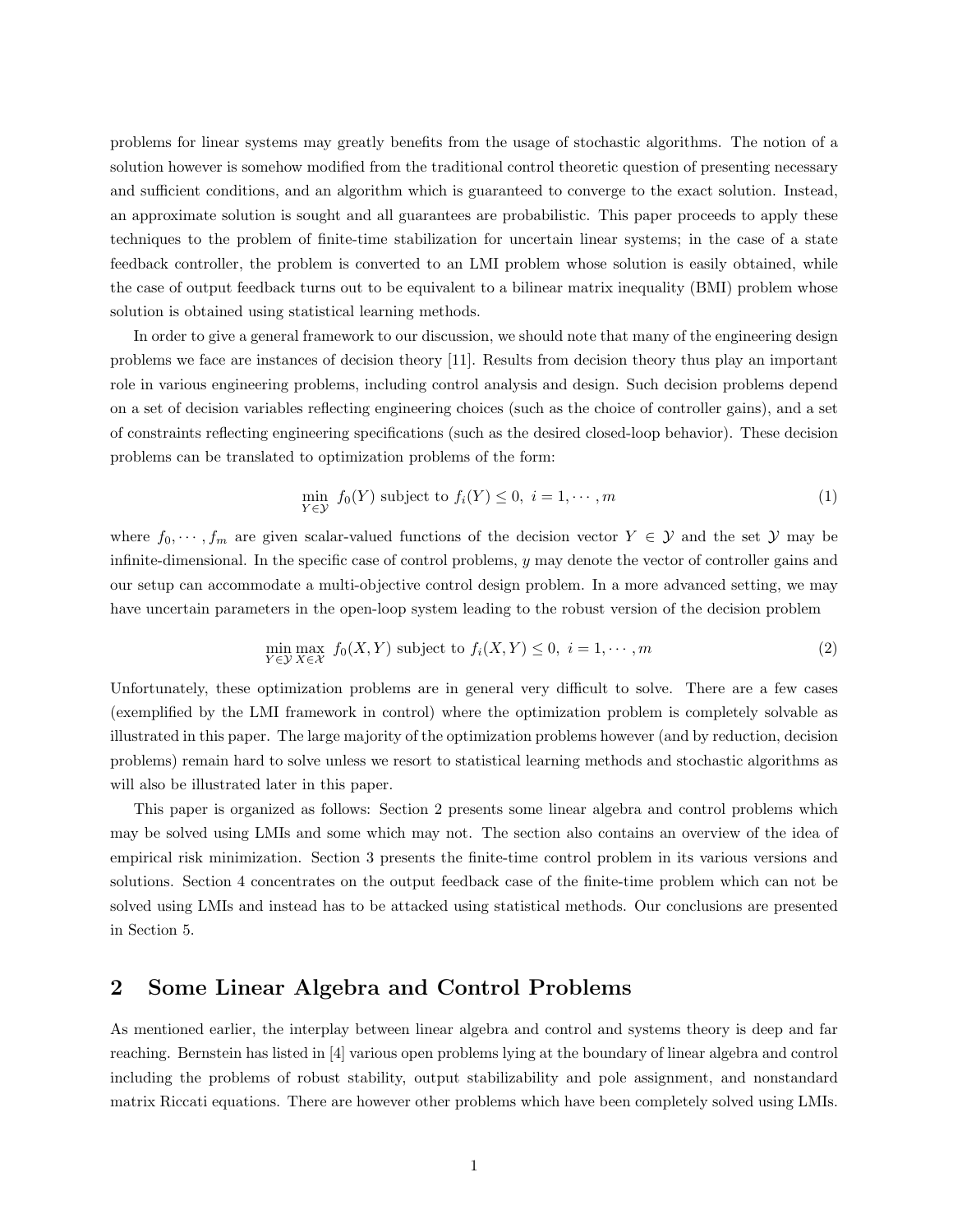Let us then first consider the basic LMI idea of formulating a design problem as an optimization problem with linear objective and a linear matrix inequality as follows:

$$
\min_{x} c^{T} x \text{ subject to } F(x) = F_0 + \sum_{i=1}^{m} x_i F_i \ge 0
$$
\n(3)

where  $F_i = F_i^T \in \mathbb{R}^{N \times N}; i = 1, \dots, m$ . The notation  $F(x) \geq 0$  means that  $F(x)$  is symmetric and positive semidefinite, and the above program is called a semidefinite program (SDP).

On the other hand, Bilinear Matrix Inequalities (BMI) problems have the form

Find x subject to 
$$
F_0 + \sum_{i=1}^{m} x_i F_i + \sum_{i=1}^{m} \sum_{j=1}^{m} x_i x_j F_{ij} \ge 0
$$
 (4)

where  $F_i = F_i^T \in \mathbb{R}^{N \times N}$ ,  $F_{ij} = F_{ij}^T \in \mathbb{R}^{N \times N}$ ;  $i, j = 1, \dots, m$ .

While LMI problems admit efficient numerical solutions, BMI problems are notoriously hard to solve [17]. Unfortunately, many practical linear control problems (fixed-structure control design, multiobjective design) turn out to be equivalent to BMI problems. In the following, we present some linear algebra problems which are reducible to LMIs or BMIs, before presenting the finite-time control problem.

#### 2.1 Structured Linear Algebra

The following discussion is taken from [11]. A structured linear equation is given by

$$
A(\delta)x = b(\delta) \tag{5}
$$

where  $A(\delta) \in \mathbb{R}^{m \times n}$  and  $b(\delta) \in \mathbb{R}^m$  are affine functions of an unknown but bounded parameter vector  $\delta \in \mathbb{R}^l$ ,  $||\delta||_{\infty} \leq 1$ , and x is an unknown variable.

Equation (5) can give rise to a number of different problems, as shown below. Some of these problems can be converted into LMIs problems, while some other cannot.

#### 2.1.1 Robust Least Square

This is the problem of finding a vector  $x$  that minimizes

$$
r_s(A, b, x) = \max_{||\delta||_{\infty} \le 1} ||A(\delta)x - b(\delta)||_2
$$
\n(6)

This problem turns up in many identification and control situations and may be recast as a robust SDP [11]. Unfortunately, robust SDP remains NP-hard and thus requiring stochastic methods. This will be made clearer next.

#### 2.1.2 Structured total least-squares

The structured total least-squares (STLS) problem arises in various inverse problem cases [8, 11] and is stated as follows:

STLS Problem: The structured total least squares (STLS) problem is

$$
\min_{\delta \in \mathbb{R}^1} \{ ||\delta||_2 : \exists x \in \mathbb{R}^n, A(\delta)x = b(\delta) \}
$$
\n<sup>(7)</sup>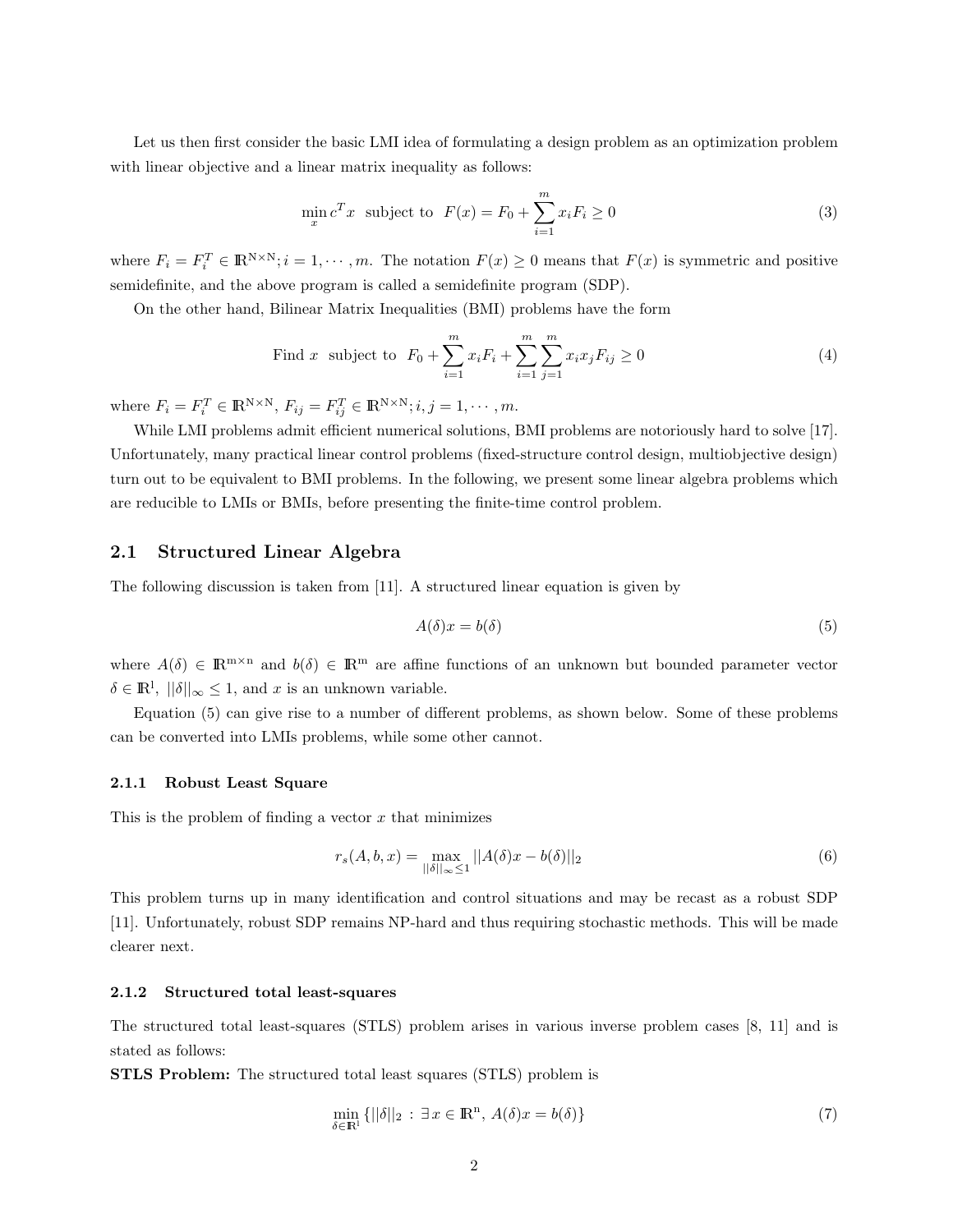This problem can be solved approximately by solving the following robust optimization problem:

Robust Optimization Problem: A scalar  $\rho$  is said to be an upper bound on the objective in (7) if there exists  $x \in \mathbb{R}^n$  such that

$$
A(\delta)x = b(\delta) \text{ for some } \delta, \quad ||\delta||_2 \le \rho. \tag{8}
$$

Assume that we can compute an ellipsoid of center  $x_0$  and shape matrix P > 0 denoted by  $\mathcal{E}_p = \{x : (x - a)\}$  $(x_0)^T P(x - x_0) \leq 1$ ; then the quantity

$$
\rho^* = \min \{ \rho : \exists (\delta, x), \|\delta\|_2 \le \rho, x \in \mathcal{E}_p, A(\delta)x = b(\delta) \}
$$
\n(9)

is an upper bound on the STLS problem, whenever  $\rho^* > 0$ . This robust optimization problem turns out to be a Generalized EigenValue problem (GEVP) with variables  $\rho$ ,  $x_0$ , and P, which is a specific case of an LMI problem.

The STLS Problem shows that, some problems may only be upper-bounded, in order for LMI techniques to apply. This may be motivated as follows: while the exact problem may be too difficult or impossible to solve, an easier, albeit more restrictive problem's solution will provide sufficient conditions for the solution of the original problem. On the other hand, this approach may introduce a large degree of conservatism. A different track is to "approximately" solve the original problem as detailed next.

#### 2.2 Background on Empirical Risk Minimization

Let us start our brief discussion with a general function learning problem. Let  $(S, \mathcal{A})$  and  $(T, \mathcal{B})$  be measurable spaces and let  $(X, Y)$  be a random couple with values in  $S \times T$ , X being an observable instance and Y being an unobservable "label" to be predicted based on the observation of  $X$ . The goal of learning is to find a measurable function  $g : S \rightarrow T$  that "approximates well" the relationship between X and Y. To be more precise, consider a loss function  $\ell : T \times T \to \mathbb{R}$  and assume that we are looking for a function g that makes the risk  $R(g) := \mathbb{E}\ell(g(X), Y)$  reasonably small (close to minimum) where  $\mathbb{E}(\cdot)$  denotes the expected value.

Since the joint distribution of  $(X, Y)$  is usually unknown, a standard approach is to try to minimize the empirical risk  $R_n(g) := n^{-1} \sum_{i=1}^n \ell(g(X_i), Y_i)$ , where  $(X_i, Y_i)$ ,  $i = 1, ..., n$  is a given sample of n independent "training examples" (independent identically distributed (i.i.d.) copies of  $(X, Y)$ ). This approach is called the method of empirical risk minimization and its various versions are used in a number of particular learning algorithms. The crucial mathematical question related to this method is to find, for a given approximate solution  $\hat{g}$  of the empirical risk minimization problem, sharp probabilistic bounds on the risk  $R(\hat{g})$ . The first comprehensive theory addressing this problem was developed by Vapnik and Chervonenkis during the 1970s and 1980s. This theory had a substantial impact on the development of the general theory of empirical processes that started with Dudley's work in 1978 (see [10]) and has resulted in a growing number of significant applications to many problems in statistics (see [18]).

As discussed so far, the learning problem is always reducible to the minimization of empirical risk. In a more abstract and simpler setting (suppressing the labels), we consider an i.i.d. sample  $(X_1, \ldots, X_n)$  in a measurable space  $(S, \mathcal{A})$  with common unknown distribution P. Given a class F of measurable functions on  $(S, \mathcal{A})$ , the goal is to find a function  $f \in \mathcal{F}$  with a small value of Pf. Since P is unknown, it is replaced by the empirical distribution  $P_n$  of the sample  $(X_1, \ldots, X_n)$  and the problem of minimization of Pf on F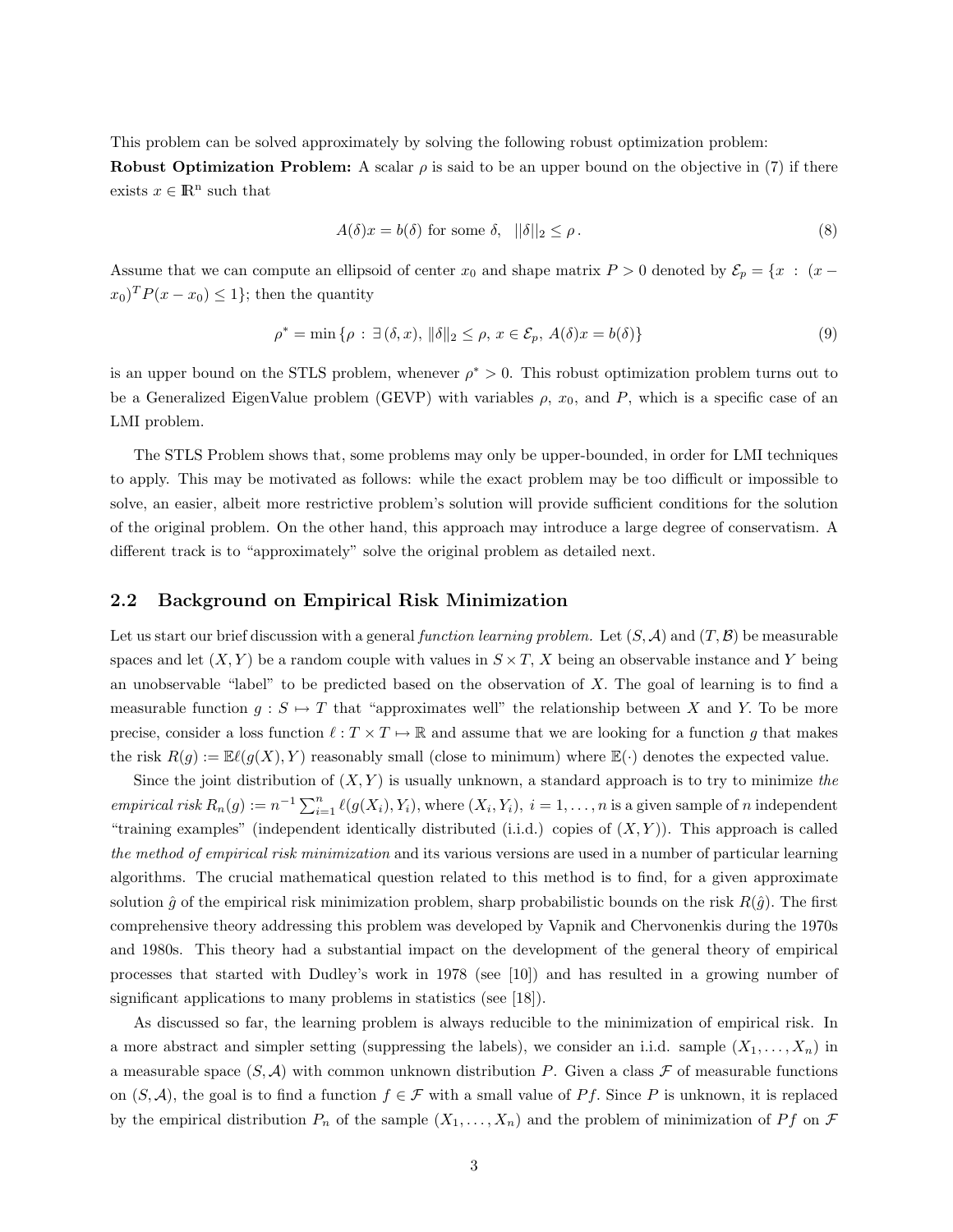is replaced by its empirical version: to minimize  $P_n f$  on  $\mathcal F$ . In the setting of the function learning problem described above, the class F then becomes  $\{\ell(g(\cdot), \cdot) : g \in \mathcal{G}\}.$ 

The structured linear algebra problems may be "approximately" solved using the empirical risk minimization framework. In fact, the robust least square problem in (6), and more generally the robust SDP problem may be recast in the same framework. In order to see this, consider the robust least square problem and let  $g(x(\delta)) = A(\delta)x$ ,  $y(\delta) = b(\delta)$ , then let  $l(g(x, \delta), y(\delta)) = ||A(\delta)x - b(\delta)||_2$ . In the empirical risk minimization framework, we substitute the average risk for the maximum risk, leading to the substitution of  $R_n(g_x) = n^{-1} \sum_{i=1}^n l(g(x(\delta_i)), y(\delta_i))$  for  $r_s$  in (6). Note that the problem attacked is actually an inverse problem whereby a solution x is sought to minimize the empirical risk  $R_n$ .

The general control problem may also be easily stated as a risk minimization problem. Namely, given a system  $G(X)$  where  $X \in S$  denotes the parameters of the system, and a controller structure  $C(Y)$  where  $Y \in \mathcal{Y}$  denotes the design parameters of the feedback controller, let the desired closed-loop objectives be specified by functions  $g_i(X, Y)$  for  $i = 1, \dots, m$ . Denote  $g_{i,Y}(X) := g_i(X, Y)$ . If now X denotes randomly selected (uncertain) parameters of the system with probability distribution  $P$ , the design problem can be formulated as the problem of minimizing  $\mathbb{E} f_Y(\cdot) = Pf_Y$  with respect to  $Y \in \mathcal{Y}$ , where

$$
f_Y(x) := \ell(g_{1,Y}(\cdot), \dots, g_{m,Y}(\cdot))
$$

is a properly chosen cost function.

In the following, we apply these ideas to the specific problem of finite-time robust control of uncertain, time-varying linear systems with disturbances. We start our development by discussing those cases which can be solved LMIs and proceed to those which can not.

## 3 Finite-Time Control Problem

Consider the following linear system subject to time-varying uncertainties and to exogenous disturbances

$$
\dot{x}(t) = [A + \Delta A(t)] x(t) + [B + \Delta B(t)] u(t) + Gw(t)
$$
\n(10a)

$$
y(t) = \left[C + \Delta C(t)\right]x(t) + \left[D + \Delta D(t)\right]u(t)
$$
\n(10b)

where  $A \in \mathbb{R}^{n \times n}$ ,  $B \in \mathbb{R}^{n \times m}$ ,  $C \in \mathbb{R}^{p \times n}$ ,  $D \in \mathbb{R}^{p \times m}$ , and  $G \in \mathbb{R}^{n \times q}$ .

We assume the following.

A1) The uncertain part in (10) is in the so-called structured, one block form

$$
\begin{bmatrix} \Delta A(t) & \Delta B(t) \\ \Delta C(t) & \Delta D(t) \end{bmatrix} = \begin{bmatrix} F_1 \\ F_2 \end{bmatrix} \Delta(t) \begin{bmatrix} E_1 & E_2 \end{bmatrix}
$$

where  $F_1 \in \mathbb{R}^{n \times r}$ ,  $F_2 \in \mathbb{R}^{p \times r}$ ,  $E_1 \in \mathbb{R}^{s \times n}$  and  $E_2 \in \mathbb{R}^{s \times m}$  and the unknown, real matrix-valued function  $\Delta$  belongs to the class

 $\mathcal{D} := {\Delta : [0, +\infty) \mapsto \mathbb{R}^{r \times s} | \Delta \text{ is Lebesgue measurable, } \Delta(t)^T \Delta(t) \leq I}.$ 

 $(A2)$  The exogenous disturbance w belongs to the class

$$
\mathcal{W} := \{ w(t) | \dot{w}(t) = A_w w(t), \quad w^T(0)w(0) \le d \},\tag{11}
$$

where  $A_w \in \mathbb{R}^{q \times q}$  and  $d > 0$ .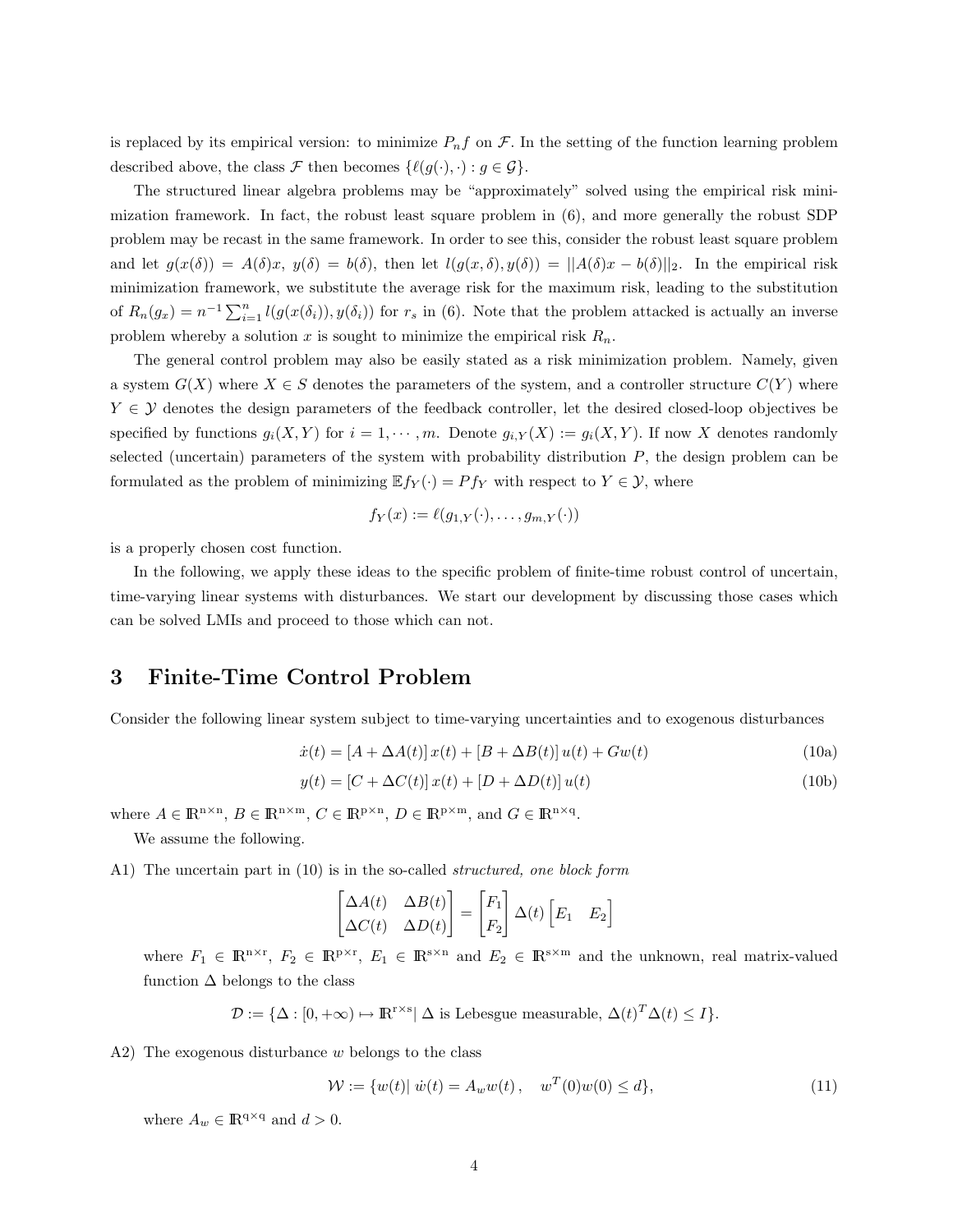Concerning system (10), we consider the following static output feedback controller

$$
u = Ky \tag{12}
$$

where  $K \in \mathbb{R}^{\mathbf{m} \times \mathbf{p}}$ .

One aim of this paper is to find sufficient conditions which guarantee that the closed loop system given by the interconnection of  $(10)$  with  $(12)$  is *bounded over a finite-time interval*. The general idea of *finite*time stability concerns the boundedness of the state of a system over a finite time interval for given initial conditions; this concept can be formalized through the following definition, which is an extension of the one given in [9].

Definition 1 (Finite-Time Stability). The time-varying linear system

$$
\dot{x}(t) = A(t)x(t) \qquad t \in [0, T]
$$

is said to be Finite Time Stable (FTS) with respect to  $(c_1, c_2, T, R)$ , with  $c_2 > c_1$  and  $R > 0$  if

$$
x^T(0)Rx(0) \le c_1 \Rightarrow x^T(t)Rx(t) < c_2 \quad \forall t \in [0, T].
$$

 $\Diamond$ 

#### Remark 1.

It is worth noting that Lyapunov Asymptotic Stability and FT Stability are independent concepts: a system which is FT stable may not be Lyapunov asymptotically stable, whereas a Lyapunov asymptotically stable system may not be FT stable.  $\Diamond$ 

The idea of state boundedness, on the other hand, is more general, and concerns the behavior of the state in the presence both of given initial conditions and of external disturbances.

**Definition 2 (Finite-Time Boundedness).** Let  $W$  be the class of disturbance signals (11). The timevarying linear system

$$
\dot{x}(t) = A(t)x(t) + G(t)w(t) \qquad t \in [0, T]
$$

subject to an exogenous disturbance  $w \in \mathcal{W}$ , is said to be Finite-Time Bounded (FTB) with respect to  $(c_1, c_2, d, T, R)$ , with  $c_2 > c_1$ ,  $d > 0$ ,  $R > 0$  if

$$
x^T(0)Rx(0) \le c_1 \Rightarrow x^T(t)Rx(t) < c_2 \qquad \forall t \in [0, T], \forall w \in \mathcal{W}
$$

 $\Diamond$ 

#### Remark 2 (Finite-Time Boundedness and Finite-Time Stability).

Given our Definition 2 of Finite-Time Boundedness, Finite-Time Stability can be recovered as a particular case by letting  $d = 0$ .

On the basis of the above considerations the aim of this paper is the solution of the following finite-timeboundedness problems.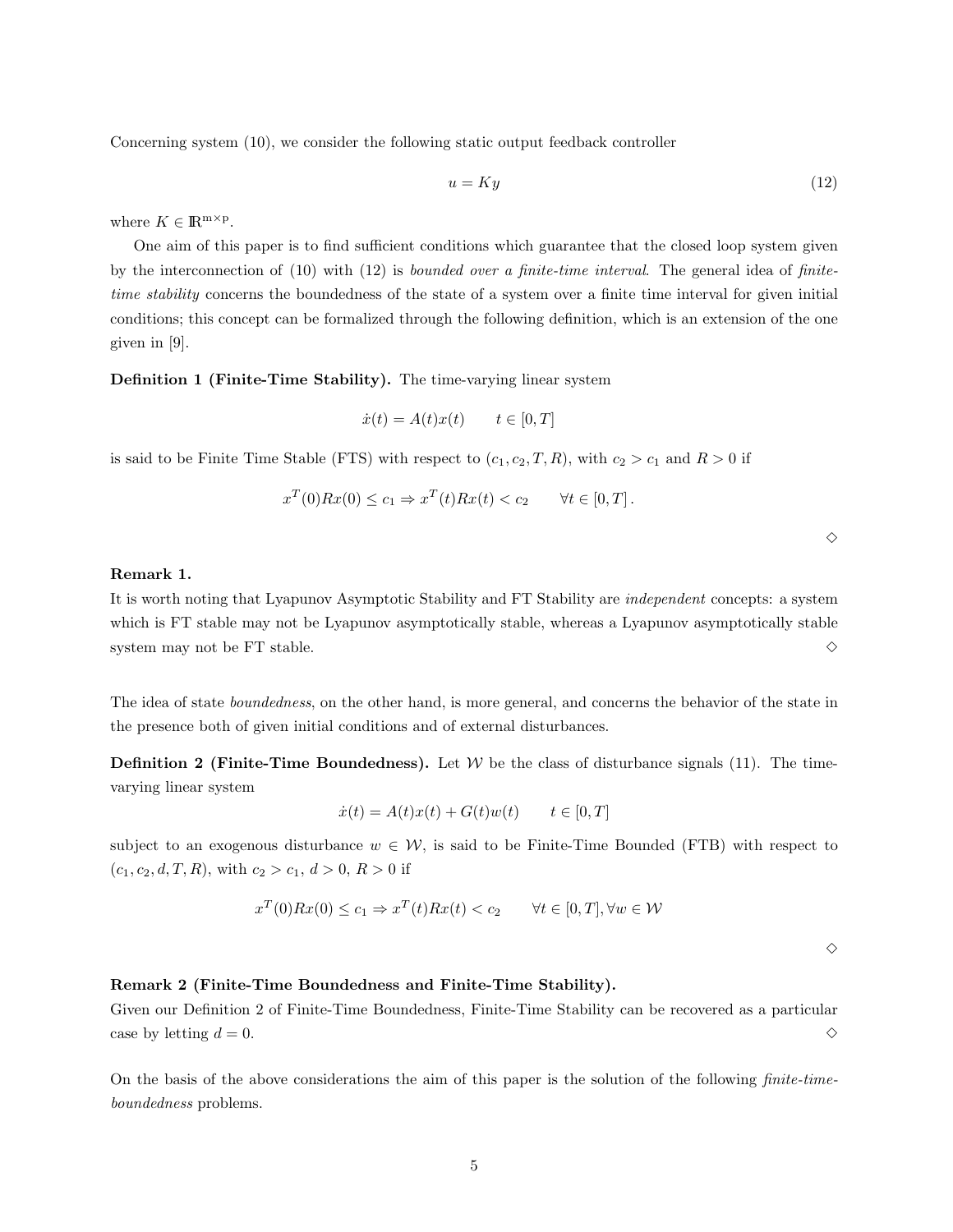**OP1.** Given system (10) and  $(c_1, c_2, d, T, R)$ , find a static output feedback controller in the form (12) such that the closed-loop system given by the interconnection of (10) with (12) is FTB with respect to  $(c_1, c_2, d, T, R)$  for all  $\Delta \in \mathcal{D}$ . <br> ◇

**OP2.** Given system (10) and the quadruple  $(c_1, c_2, d, R)$ , find a static output feedback controller in the form  $(12)$  which maximizes the positive number T and renders the closed-loop system given by the connection of (10) with (12) FTB with respect to  $(c_1, c_2, d, T, R)$  for all  $\Delta \in \mathcal{D}$ .  $\diamond$ 

**OP3.** Given system (10) and the quadruple  $(c_1, d, T, R)$ , find a static output feedback controller in the form (12) which minimizes the positive number  $c_2$  (with  $c_2 > c_1$ ) and renders the closed-loop system given by the connection of (10) with (12) FTB with respect to  $(c_1, c_2, d, T, R)$  for all  $\Delta \in \mathcal{D}$ .  $\diamond$ 

We will mainly focus our attention on Problem OP1, because the solution of Problem OP2 (OP3) can be obtained via a trivial binary search algorithm over  $T(c_2)$  based on the solution of OP1.

Concerning the disturbance free system

$$
\dot{x}(t) = [A + \Delta A(t)]x(t) + [B + \Delta B(t)]u(t)
$$
\n(13a)

$$
y(t) = [C + \Delta C(t)] x(t) + [D + \Delta D(t)] u(t)
$$
\n(13b)

we shall also consider problems similar to the problems stated above (OP1,OP2, OP3), regarding the FT Stabilization of system (13) with respect to  $(c_1, c_2, T, R)$ . These problems will be denoted in the same way as the FT Boundedness problems, adding a prefix FTS to distinguish them, i.e. FTS-OP1, FTS-OP2, FTS-OP3.

The state-feedback case was solved using LMIs in [2], so we limit our development in the remaining of this paper to problem OP1.

## 4 Output Feedback via Statistical Learning

In [1] we showed that even in the simplified case when  $y = Cx$ , the sufficient condition for FT Boundedness leads to BMIs, which can solved only to get local optimal solutions. In this section, we recast our problem in a different framework. We propose to use a randomized algorithm which is described in detail and proven in [13], in order to design an output feedback controller. The designed controller does not solve our original problem in all cases (i.e. for all the uncertainties  $\Delta$ ) but in most of the cases. This assertion will be made rigorous in the sequel.

We shall consider the system in the form (10) with the only restriction that the uncertain term  $\Delta$  is *constant.* Therefore the uncertain term  $\Delta$  belongs to the set

$$
\mathbf{\Delta} := \{ \Delta \in \mathbb{R}^{r \times s} : \Delta^T \Delta \le 1 \}
$$

These uncertainties are chosen to have uniform distribution. For the generation of these samples we used the algorithm described in [7].

We shall denote by  $X \in \mathcal{X} \subseteq \mathbf{\Delta} \times [0, c_1] \times [0, d]$  the generic uncertain parameters, and by  $Y \in \mathcal{Y} \subseteq \mathbb{R}^m$ the vector of controller coefficients. The samples  $X_i$  and  $Y_j$  are chosen to have uniform distributions.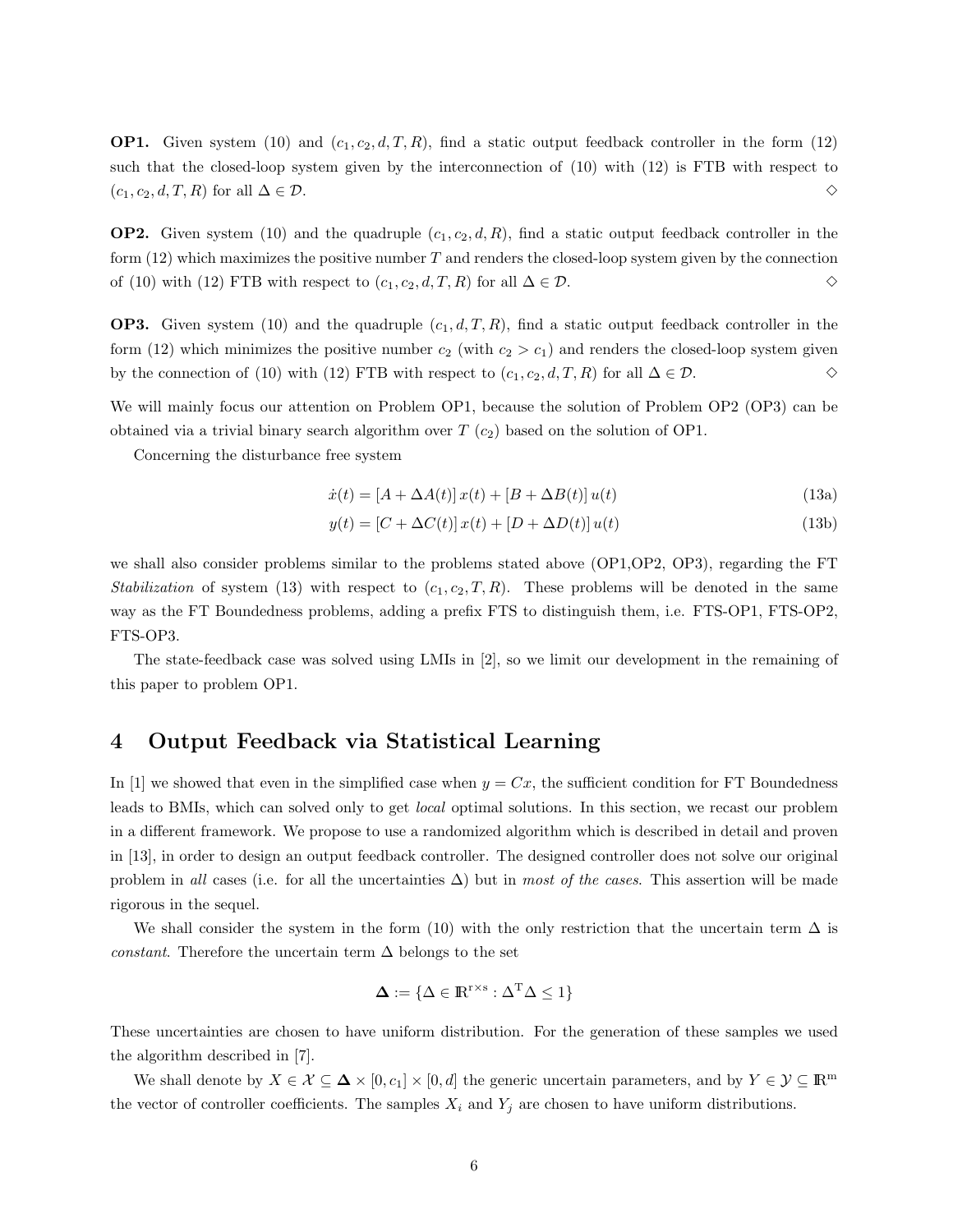Let us reconsider the system of Example ??. Now we are looking for an output feedback controller; therefore our system is in the form (10) with

$$
A = \begin{pmatrix} 0 & 20 \\ -1 & 0 \end{pmatrix} \qquad B = \begin{pmatrix} 1 \\ 1 \end{pmatrix} \qquad C = \begin{pmatrix} -1 & 1 \end{pmatrix} \qquad D = 0.2
$$
  
\n
$$
F_1 = \begin{pmatrix} -1 & 0 \\ -1 & -2 \end{pmatrix} \qquad F_2 = \begin{pmatrix} 20 & 20 \end{pmatrix} \qquad E_1 = \begin{pmatrix} 0 & \frac{1}{2} \\ -\frac{1}{2} & \frac{1}{2} \end{pmatrix} \qquad E_2 = \begin{pmatrix} \frac{1}{2} \\ 0 \end{pmatrix}
$$
  
\n
$$
G = \begin{pmatrix} 3 \\ \frac{3}{2} \end{pmatrix} \qquad A_w = -1
$$

Moreover let  $c_1 = 1, c_2 = 10, d = 1, T = 0.3$ , and  $R = I$ . For this system we want to solve our original problem OP1 in a probabilistic sense. The controller K in this case is scalar; it has been chosen to have uniform distribution in the interval  $[-100, -0.01]$ , because a negative K is needed to stabilize. In order to use the randomized algorithm methodology, this problem has been reformulated in the following way (see also [13], [21]). Let us define a cost function

$$
\Psi(Y) = \max\{\psi_1(Y), \psi_2(Y)\}\tag{14}
$$

where

$$
\psi_1(Y)=\left\{\begin{array}{ll} 0 & \text{if the closed-loop system with the nominal plant is FTB} \\ 1 & \text{otherwise} \end{array} \right.
$$

and

$$
\psi_2(Y) = E\left(\zeta(X, Y)\right),\tag{15}
$$

where  $E$  indicates the *expected value* with respect to  $X$ , and

$$
\zeta(X,Y) = \begin{cases} 1 & \text{if the closed-loop system with the randomly generated plant is not FTB} \\ 0 & \text{otherwise} \end{cases}
$$

Our aim is to minimize the cost function  $(14)$  over  $\mathcal Y$ . The optimal controller is then characterized by the vector of parameters  $Y^*$  for which

$$
\Psi^* := \Psi(Y^*) = \inf_{Y \in \mathcal{Y}} \Psi(Y) \tag{16}
$$

Finding the vector  $Y^*$  which minimizes (16) would imply the evaluation of the expected value in (15) and then the minimization of  $(14)$  over the set  $\mathcal Y$ . What we shall find is a *suboptimal* solution, a probably approximate near minimum of  $\Psi(Y)$  with confidence  $1 - \delta$ , level  $\alpha$  and accuracy  $\epsilon$  (see [19]).

**Definition 3.** Suppose  $\Psi : \mathcal{Y} \to \mathbb{R}$ , that P is a given probability measure on  $\mathcal{Y}$ , and that  $\alpha \in (0,1)$ ,  $\delta \in (0,1)$  and  $\epsilon > 0$  are given. A number  $\Psi_0$  is a probably approximate near minimum of  $\Psi(Y)$  with confidence  $1 - \delta$ , level  $\alpha$  and accuracy  $\epsilon$ , if

$$
\text{Prob}\left\{\inf_{Y\in\mathcal{Y}}\Psi(Y)-\epsilon\le\Psi_0\le\inf_{Y\in\mathcal{Y}\backslash\mathcal{S}}\Psi(Y)+\epsilon\right\}\ge1-\delta\tag{17}
$$

with some measurable set  $S \subseteq \mathcal{Y}$  such that  $P(S) \leq \alpha$ . In (17),  $\mathcal{Y} \setminus \mathcal{S}$  indicates the complement of the set S in y.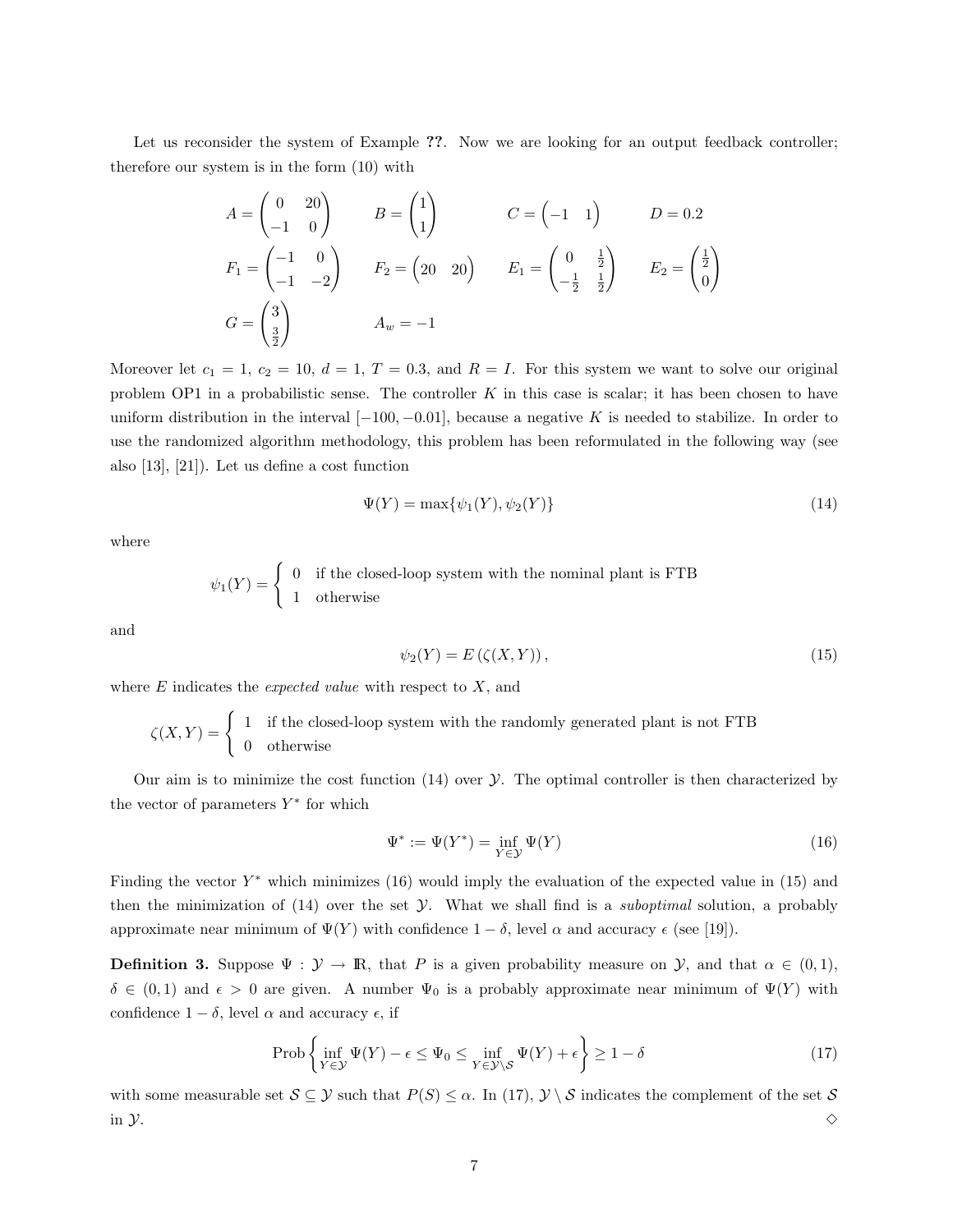An interpretation of the definition is that we are not searching for the minimum over all of the set  $\mathcal Y$ but only over its subset  $\mathcal{Y} \setminus \mathcal{S}$ , where S has a small measure (at most  $\alpha$ ). Unless the actual infimum  $\Psi^*$  is attained in the exceptional set S,  $\Psi_0$  is within  $\epsilon$  from the actual infimum with confidence  $1 - \delta$ . Although using Monte Carlo type minimization, it is unlikely to obtain a better estimate of  $\Psi^*$  than  $\Psi_0$  (since the chances of getting into the set  $S$  are small), nothing can be said in practice about the size of the difference  $\Psi_0 - \Psi^*$ .

Based on the randomized algorithms discussed in [13], a probably approximate near minimum of  $\Psi(Y)$ with confidence  $1 - \delta$ , level  $\alpha$  and accuracy  $\epsilon$ , can be found with the following Procedure, which was derived in [13].

#### Procedure

- 1. Let  $k = 0$
- 2. Choose *n* controllers with random uniformly distributed coefficients  $Y_1, \ldots, Y_n \in \mathcal{Y}$ , where (we indicate by  $\lfloor \cdot \rfloor$  the floor operator)

$$
n = \left\lfloor \frac{\log(2/\delta)}{\log[1/(1-\alpha)]} \right\rfloor
$$

Evaluate for these controllers the function  $\psi_1$  (15) and discard those controllers for which  $\psi_1 = 1$ . Let  $\hat{n}$  be the number of the remaining controllers.

3. Choose m plants and initial conditions on  $x(0)$  and  $w(0)$ , generating random uncertainties  $X_1, \ldots, X_m \in$  $X$  with uniform distribution, where

$$
m = 2^{k} \left\{ \left\lfloor \frac{100}{\epsilon^2} \log \left( \frac{8}{\delta} \right) \right\rfloor + 1 \right\}
$$

4. Evaluate the stopping variable

$$
\gamma = \max_{1 \le j \le \hat{n}} \left| \frac{1}{m} \sum_{i=1}^m r_i \zeta(X_i, Y_j) \right|
$$

where  $r_i$  are Rademacher random variables, i.e. independent identically distributed random variables taking values +1 and -1 with probability  $1/2$  each. If  $\gamma > \epsilon/5$ , let  $k = k + 1$  and go back to step 3

5. Choose the controller which minimizes the function

$$
\frac{1}{m} \sum_{i=1}^{m} \zeta(X_i, \cdot)
$$

This is the *suboptimal* controller in the sense defined above.

#### Remark 3.

The proposed algorithm consists of two distinct parts: the estimate of the expected value in (15), which is given with an accuracy  $\epsilon$  and a confidence  $1 - \delta/2$ , and the minimization procedure which is carried out with a confidence  $1 - \delta/2$  and introduces the level  $\alpha$ . As it can be seen from the Procedure, the number m of samples in  $\mathcal X$  which are needed to achieve the estimate of the expected value (15), known as the *sample* complexity, is not known a priori but is itself a random variable. The upper bounds for this random sample complexity however, are of the same order of those that can be found in [20].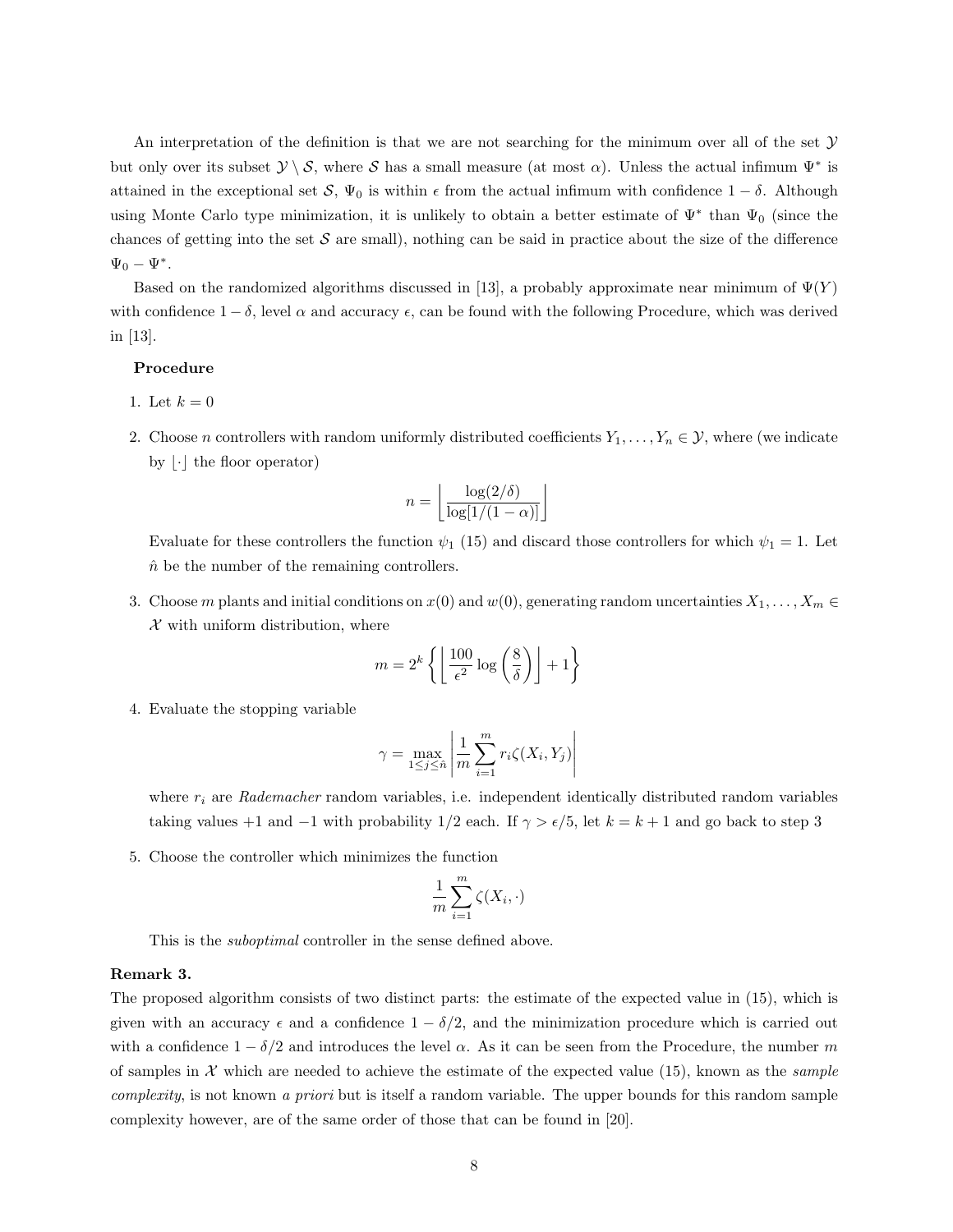In our case, the procedure needed just one iteration to converge, i.e.  $k = 1$ . Therefore, for  $\delta = 0.05$ ,  $\alpha = 0.005$  and  $\epsilon = 0.1$ , n evaluated to 736 controllers and m evaluated to 50,753 plants. The *suboptimal* controller is  $K = -8.7025$ , and the corresponding value of the cost function is  $\Psi_0 = 0.146$ .

## 5 Conclusions

We have shown in this paper that various control and linear algebra problem may be "approximately" solved using statistical learning methods. Our argument is that while LMIs and other standard methods can solve many control problems, there remain a host of important problems whose solutions have defied the standard techniques. Statistical learning methods and stochastic algorithms provide one possible outlet to such an impasse and are becoming much more practical design tools. We illustrated this by considering the state and output feedback finite-time robust control problem: while in the state feedback case we end up with an LMI feasibility problem, in the output feedback case we need to resort to a statistical approach in order to get a solution. We have also applied our techniques to design various fixed-structure controllers for linear and nonlinear systems, and to various communications problems. We are currently investigating various optimization techniques to reduce the conservativeness in the number  $m$  of plants (more generally the number of  $X_i$ ) and ways to adjust the controller structure and order adaptively.

## References

- [1] F. Amato, M. Ariola, C. T. Abdallah, and P. Dorato. Finite-Time Stabilization of Uncertain Linear Systems in the Presence of Disturbances. In Proc. American Control Conference, pages 1176–1780, San Diego, CA, 1999.
- [2] F. Amato, M. Ariola, and P. Dorato. Robust Finite-Time Stabilization of Linear Systems Depending on Parameter Uncertainties. In Proc. Conference on Dec. and Control, pages 4100–4102, Tampa, FL, 1998.
- [3] B. Barmish and C. Lagoa. The uniform distribution: A rigorous justification for its use in robustness analysis. Mathematics of Control, Signals, and Systems, 10:203–222, 1997.
- [4] D.S. Bernstein. Some Open Problems in Matrix Theory Arising in Linear Systems and Control. Lin. Alg. Appl., pages 409–432, 1992.
- [5] V. Blondel and J. Tsitsiklis. NP-hardness of some linear control design problems. SIAM Journal of Control and Optimization, 35:2118–2127, 1997.
- [6] V. Blondel and J. Tsitsiklis. A survey of computational complexity results in systems and control. Automatica, 36:1249–1274, 2000.
- [7] G. Calafiore, F. Dabbene, and R. Tempo. Randomized Algorithms for Probabilistic Robustness with Real and Complex Structured Uncertainty. IEEE Trans. Auto. Contr. To appear.
- [8] B. de Moor. Total least Square for Affinely Structured Matrices and the Noisy Realization Problem. IEEE Trans. Acoust., Speech, Signal Processing, 42:3104–3113, 1994.